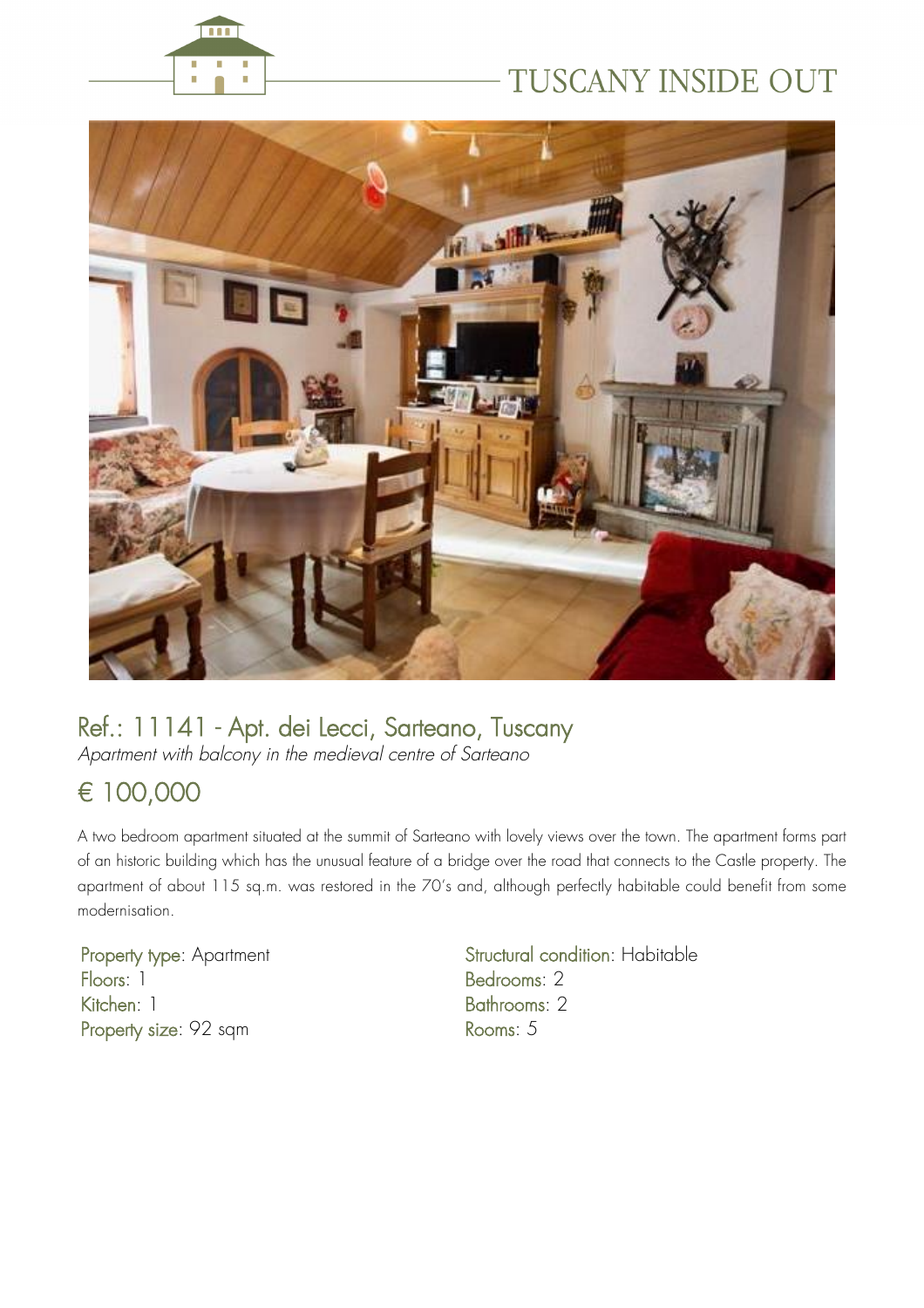#### **Area:**

Situated at the top of Sarteano's Medieval centre, just outside the gates of the Castle and offering fabulous views over the town to the countryside and Monte Cetona beyond. Sarteano is centrally located between Siena and Perugia, Florence and Rome and is the ideal base for exploring both Tuscany and Umbria. With shops, banks, great bars and restaurants as well as festivals and music throughout the year and a large open air swimming pool there really is nothing else to ask for.

#### **Accommodation**

Shared entrance on the ground floor stairs to:

#### **First floor:**

Living/dining room with open fireplace and window overlooking the town

From the living room there are two corridors on either side leading to;

Kitchen, well equipped and modern.

Bathroom 1 with bath

Master bedroom 1 with wooden flooring and ceiling

Access to attic space of 22 sq.m.

Along 2nd. Corridor:

Bathroom 2 with shower

Bedroom with large window overlooking the formal garden and building below

Laundry/boiler room with study corner.









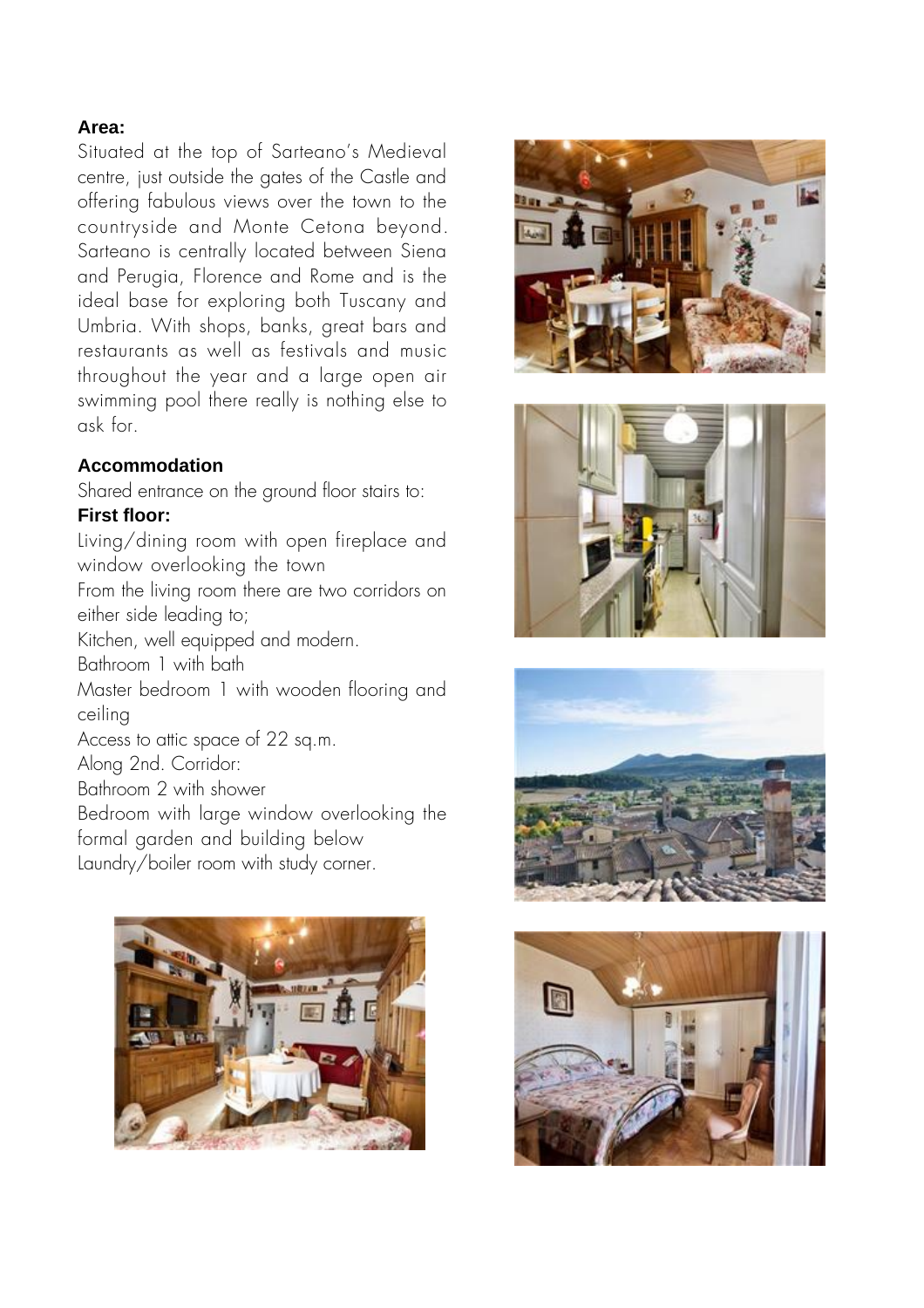